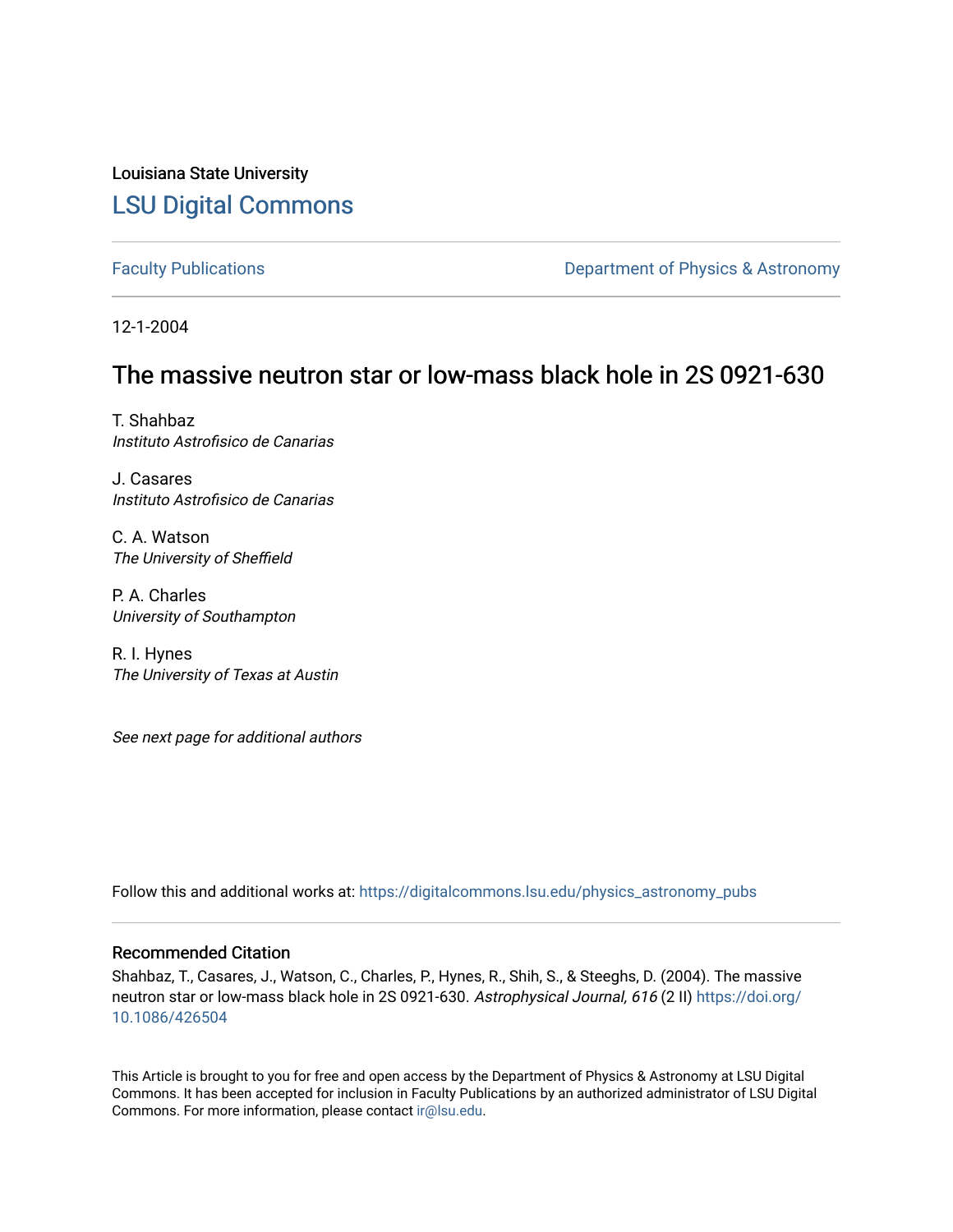### Authors

T. Shahbaz, J. Casares, C. A. Watson, P. A. Charles, R. I. Hynes, S. C. Shih, and D. Steeghs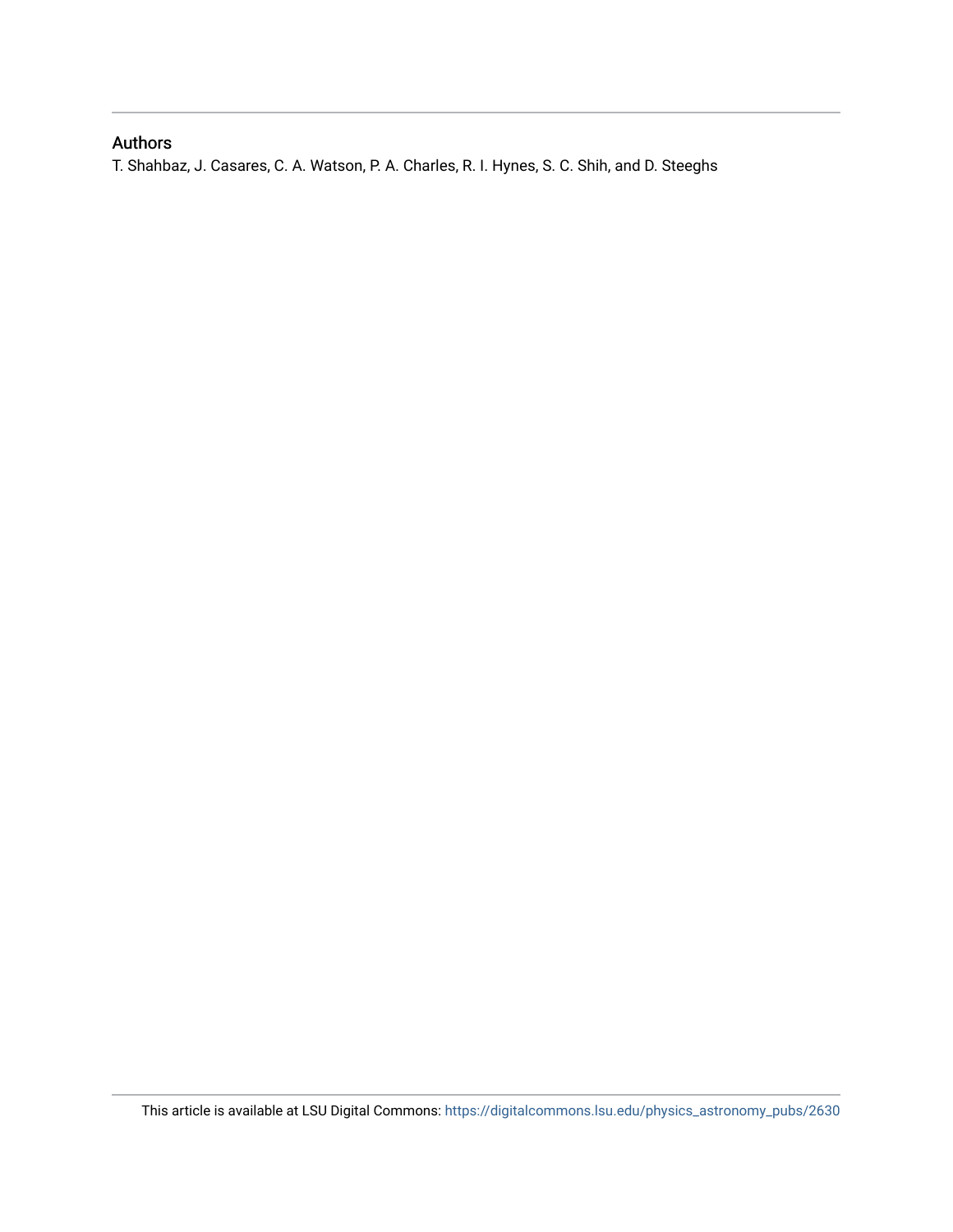

# The massive neutron star or low-mass black hole in 2S 0921-630

Shahbaz, T., Casares, J., Watson, C., Charles, P. A., Hynes, R. I., Shih, S. C., & Steeghs, D. (2004). The massive neutron star or low-mass black hole in 2S 0921-630. Astrophysical Journal, 616(2 II), L123-L126.

Published in: Astrophysical Journal

Queen's University Belfast - Research Portal: [Link to publication record in Queen's University Belfast Research Portal](https://pure.qub.ac.uk/en/publications/the-massive-neutron-star-or-lowmass-black-hole-in-2s-0921630(f08079b3-cb5b-442b-987a-995d312902c8).html)

#### General rights

Copyright for the publications made accessible via the Queen's University Belfast Research Portal is retained by the author(s) and / or other copyright owners and it is a condition of accessing these publications that users recognise and abide by the legal requirements associated with these rights.

#### Take down policy

The Research Portal is Queen's institutional repository that provides access to Queen's research output. Every effort has been made to ensure that content in the Research Portal does not infringe any person's rights, or applicable UK laws. If you discover content in the Research Portal that you believe breaches copyright or violates any law, please contact openaccess@qub.ac.uk.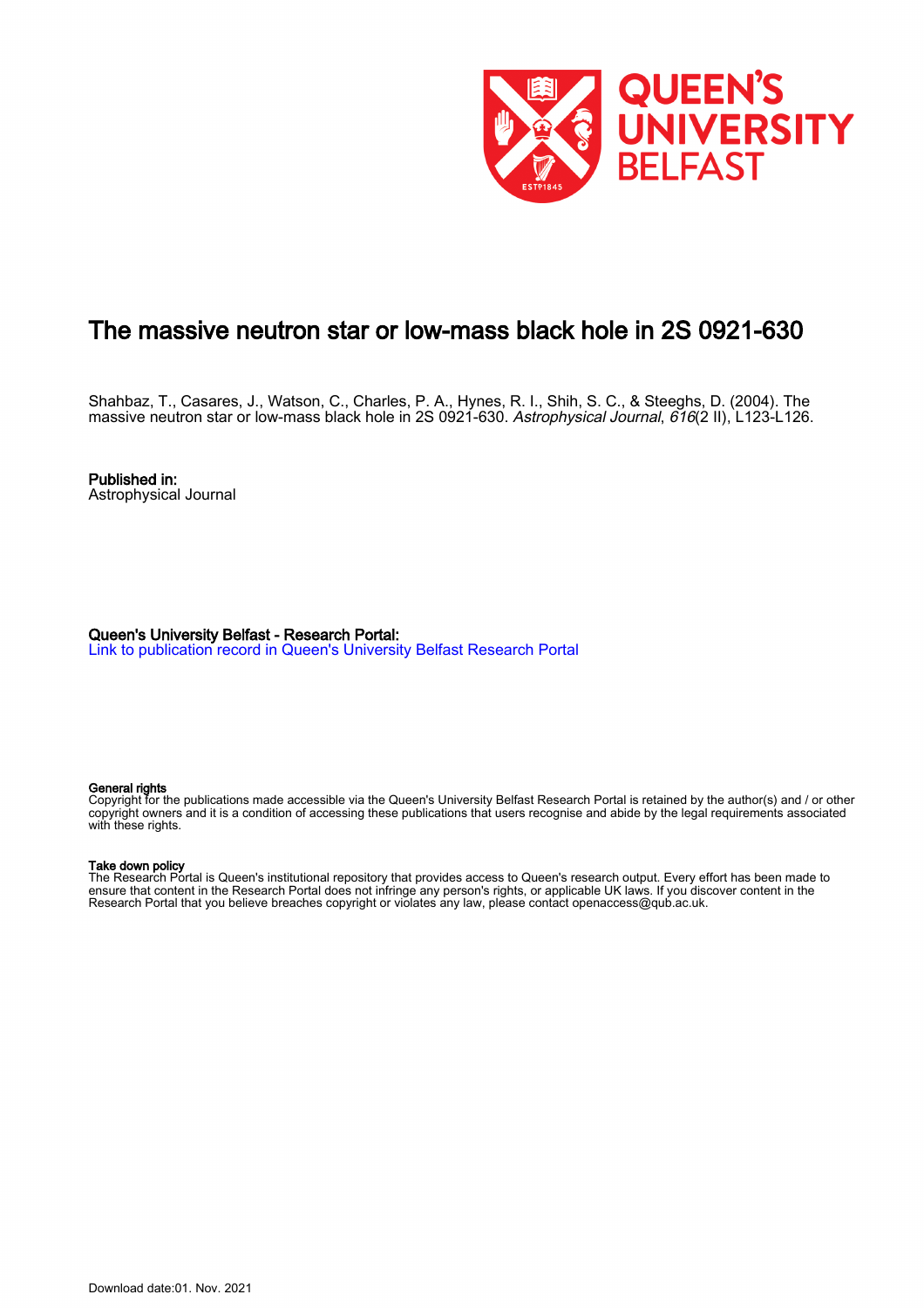#### THE MASSIVE NEUTRON STAR OR LOW-MASS BLACK HOLE IN 2S 0921-630

T. SHAHBAZ,<sup>1</sup> J. Casares,<sup>1</sup> C. A. Watson,<sup>2</sup> P. A. Charles,<sup>3</sup> R. I. Hynes,<sup>4</sup> S. C. Shih,<sup>3</sup> and D. Steeghs<sup>5</sup> *Received 2004 August 6; accepted 2004 October 6; published 2004 October 25*

#### ABSTRACT

We report on the optical spectroscopy of the eclipsing halo low-mass X-ray binary  $2S\,0921-630$ , which reveals the absorption-line radial velocity curve of the K0 III secondary star with a semiamplitude  $K_2 = 92.89 \pm 3.84$  km s<sup>-1</sup>, a systemic velocity  $\gamma = 34.9 \pm 3.3$  km s<sup>-1</sup>, and an orbital period  $P_{\text{orb}}$  of 9.0035  $\pm$  0.0029 days (1  $\sigma$ ). Given the quality of the data, we find no evidence for the effects of X-ray irradiation. Using the previously determined rotational broadening of the mass donor and applying conservative limits on the orbital inclination, we constrain the compact object mass to be 2.0–4.3  $M_{\odot}$  (1  $\sigma$ ), ruling out a canonical neutron star at the 99% level. Since the nature of the compact object is unclear, this mass range implies that the compact object is either a low-mass black hole with a mass slightly higher than the maximum possible neutron star mass  $(2.9 M_{\odot})$  or a massive neutron star. If the compact object is a black hole, it confirms the prediction of the existence of low-mass black holes, while if the object is a massive neutron star, its high mass severely constrains the equation of state of nuclear matter.

*Subject headings:* black hole physics — stars: individual (V395 Carinae) — stars: neutron —  $X-rays: binaries - X-rays: individual (2S 0921-630)$ 

#### 1. INTRODUCTION

A knowledge of the neutron star mass distribution provides a fundamental test of theories of the equation of state of nuclear matter, the applicability of general relativity as the correct theory of gravity, and information on the evolutionary history of the progenitor stars. To date, only studies of radio pulsars have provided accurate mass determinations of neutron stars, reflecting their mass at formation,  $1.35 \pm 0.04$   $M_{\odot}$  (van Kerkwijk 2001). Although masses can also be obtained from accreting X-ray pulsars, there are large uncertainties. In high-mass X-ray binaries (HMXBs) there are uncertainties due to non-Keplerian perturbations in the radial velocity curves caused by effects such as stellar wind contamination and X-ray heating. In low-mass Xray binaries (LMXBs), the situation is worse because the intense X-ray irradiation usually suppresses the light from the donor (Charles & Coe 2004). It is only in a few exceptional cases in which the companion is evolved (and hence more luminous), or during X-ray off-states, that dynamical information can be extracted about the nature of the compact object.

The SAS-3 X-ray source,  $2S$  0921-630, was identified with a ∼16 mag blue star (Li et al. 1978), V395 Car, whose optical spectrum was characteristic of LMXBs (Branduardi-Raymont et al. 1983). *EXOSAT* observations showed a broad  $(>1 \text{ day})$ , shallow X-ray eclipse, during which the spectrum softened, allowing an estimate of the size of the accretion disk corona (ADC; Mason et al. 1987). Only a handful of ADC sources are known in which the compact object is permanently obscured from our line of sight by the accretion disk. Limited optical photometry and emissionline spectroscopy (Cowley et al. 1982; Branduardi-Raymont et al. 1983) shows that  $2S \t0921-630$  has an orbital period of 9.02 days and ( $\sim$ 1 mag) dips, where the  $(B - V)$  reddening by up to 0.4 mag has been interpreted as the eclipse of the disk by the latetype star (Chevalier & Ilovaisky 1982). High-resolution optical spectroscopy revealed the donor to be a K0 III star with a rotational velocity of  $v \sin i = 65 \pm 9$  km s<sup>-1</sup>, contributing ∼25% to the observed flux (Shahbaz et al. 1999, hereafter S99).  $2S$  0921 $-630$ is one of those rare LMXBs in which the secondary is visible despite the presence of a luminous disk.

Since there has been no detection of type I X-ray bursts of pulsations, the nature of the compact object is unclear. In this Letter we present the results of an intensive campaign to measure the dynamical mass of the compact object in  $2S$  0921-630.

#### 2. OBSERVATIONS AND DATA REDUCTION

Time-resolved spectroscopic observations of  $2S$  0921-630 were obtained on the 1.9 m telescope at the South African Astronomical Observatory (SAAO) during 2003 March 30 to April 18. Grating  $5(1200$  lines  $mm^{-1}$ ) was used, centered at 4900 Å and covering a wavelength range of  $4529-5377$  Å with a dispersion of 0.49 Å pixel<sup>-1</sup>. A 2.0 slit gave a spectral resolution of 1.1 Å ( $=64$  km s<sup>-1</sup> at 5200 Å) as measured from the Cu-Arc arc lines. In general, the conditions were good, with the seeing varying between  $1''$  and  $3''$ . A total of 83 spectra were obtained with an exposure time of 1800 s. Template field stars of a variety of spectral types were also observed. The images were debiased and flat-fielded, and the one-dimensional spectra were extracted using the standard method.

In addition, 34 spectra were also obtained at the Very Large Telescope (VLT), New Technology Telescope (NTT), Anglo-Australian Telescope (AAT; Australia), and Magellan Telescope as part of a long-term project on X-ray binaries. A total of nine FORS2 spectra with exposure times in the range 300–900 s were obtained on the nights of 2003 May 18 and June 22–23. The  $R1400V$  grating was used in combination with a 0.7 slit resulting in a wavelength coverage of  $4514-5815$  Å and a resolution of 70 km s<sup>-1</sup>. Instrumental flexure was monitored by cross-correlating the sky spectra and was found to be very small, always within 6 km s<sup>-1</sup>. Eleven Magellan spectra were obtained during 2003 December 12–16 with the Baade telescope at Las Campanas using the Inamori Magellan Areal Camera and Spectrograph in the longcamera mode using an exposure time of 300 s. The 600 grating together with a 0.77 long slit provided spectra covering 3720–

<sup>&</sup>lt;sup>1</sup> Instituto de Astrofísica de Canarias, 38200 La Laguna, Tenerife, Spain; tsh@ll.iac.es, jcv@ll.iac.es.

<sup>2</sup> Department of Physics and Astronomy, University of Sheffield, Sheffield S3 7RH, England; c.watson@sheffield.ac.uk.

<sup>&</sup>lt;sup>3</sup> School of Physics and Astronomy, University of Southampton, Southampton SO17 1BJ, UK; pac@soton.ac.uk, icshih@soton.ac.uk.

<sup>&</sup>lt;sup>4</sup> McDonald Observatory and Department of Astronomy, University of Texas at Austin, 1 University Station C1400, Austin, TX 78712; rih@astro.as.utexas.edu.

<sup>5</sup> Harvard-Smithsonian Center for Astrophysics, 60 Garden Street, MS-67, Cambridge, MA 02138; steeghs@cfa.harvard.edu.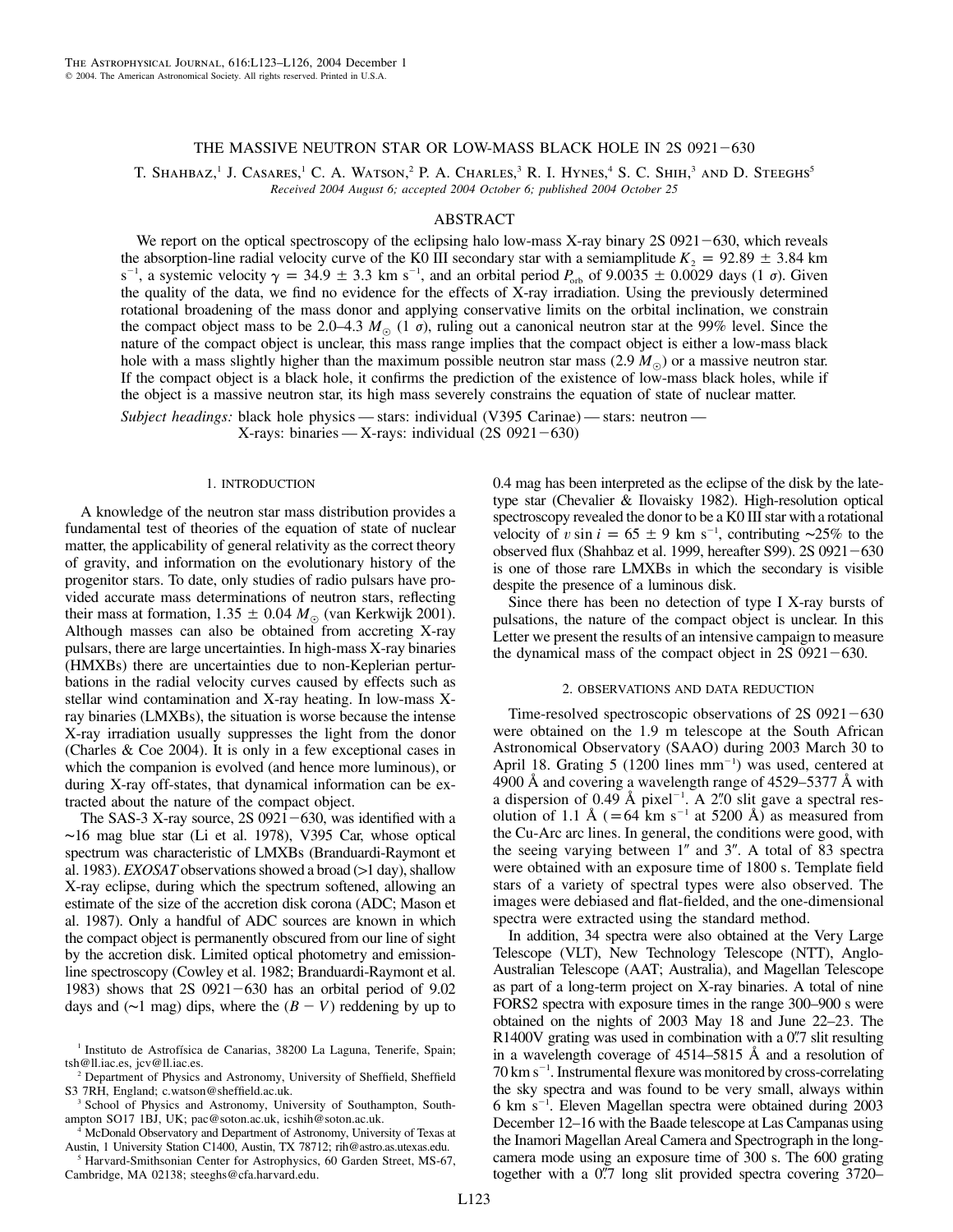

Fig. 1.—Radial velocity curve of the secondary star. The plus signs show the SAAO data, and the asterisks show the VLT, NTT, AAT, and Magellan data. The solid line shows a sinusoidal fit. The data have been phase-folded, and 1.5 orbital cycles are shown for clarity.

6830 Å with a dispersion of 0.75 Å pixel<sup>-1</sup>. Ten AAT spectra were obtained using the Royal Greenwich Observatory spectrograph on the nights of 2002 June 6–11 with an exposure time of 1800 s. The R1200B grating centered at 4350 Å together with a 1.<sup>7</sup> slit provided spectra covering  $3500 - 5250$  Å with a resolution of 70 km  $s^{-1}$ . A total of four NTT spectra were obtained with the ESO Multimode Instrument and grating 6 on the nights of 2002 June 8–10 with exposure times of 600–900 s. The spectra cover the spectral range 4400–5150 Å with a resolution of 75 km  $s^{-1}$ . The AAT and NTT data reduction details are given in Casares et al. (2003).

#### 3. THE RADIAL VELOCITY CURVE AND SPECTRUM

To increase the signal-to-noise ratio of the spectra prior to crosscorrelation, the individual spectra were variance-averaged into nightly means or groups of ∼3 hr, depending on the quality of the individual spectra. The spectra were interpolated onto a constant velocity scale (32 km  $s^{-1}$  pixel<sup>-1</sup>) and normalized by fitting a spline function to the continuum. A total of 31 absorption-line radial velocities were measured by cross-correlation with a template star. The region  $5100-5300$  Å common to all the spectra, primarily containing the Mg  $I$  (5167.3, 5172.7, and 5183.6 Å) absorption blend, was used in the analysis. The template star's radial velocity, determined using the position of the Fe I  $\lambda$ 4957.597 absorption line, was then added to the radial velocities of 2S  $0921-630$ . The resulting radial velocity data (see Fig. 1) were then fitted with a sinusoidal function. Using spectral type template stars in the range G6–K4 III, we obtain  $K_2$ -values in the range 92–99 km  $s^{-1}$  (see Table 1). The secondary star's spectral type



Fig. 2.—*Top*: Variance-weighted Doppler-shifted average spectrum of 2S  $0921-630$  in the rest frame of the secondary star. The H and He emission lines arising from the accretion disk are clearly seen. *Bottom*: K0 III template star HD 82565. The spectra have been normalized and shifted vertically for clarity.

has previously been determined from high-resolution spectroscopy to be K0 III (S99), and our work confirms this. Fitting the radial velocities with a K0 III template star, we find a minimum reduced  $\chi^2$  of 4.3 with the best-fit parameters  $\gamma = 34.9 \pm 3.3$  km s<sup>-1</sup>,  $K_2 = 92.89 \pm 3.84$  km s<sup>-1</sup>,  $P_{\text{orb}} = 9.0035 \pm 0.0029$  days, and  $T_0 =$  HJD 2,453,099.51  $\pm$  0.08, where  $P_{\text{orb}}$  is the orbital period,  $T_0$  is the time at phase 0.0 defined as the inferior conjunction of the secondary star,  $\gamma$  is the systemic velocity, and  $K_2$  is the radial velocity semiamplitude (1  $\sigma$  errors are quoted with the error bars rescaled so that the reduced  $\chi^2$  of the fit is 1). Our ephemeris is consistent with that determined by Mason et al. (1987). We also computed a  $\chi^2$  periodogram of the data to investigate the significance of other periods. No significant peaks (at >99.99% level) were present other than the one at 9.0035 days. Finally, to check if the 9.0035 day period is affected by an alias, we computed the window function; no significant peaks were present at 9.0035 days. Fitting the radial velocity data with an eccentric orbit did not yield a better fit; the eccentric fit was significant only at the 38% level.

At a distance of  $~10$  kpc (Cowley et al. 1982), 2S 0921 – 630 lies 1.6 kpc below the Galactic plane and so belongs to the halo population. Note that the systemic velocity is not consistent with the radial velocity because of Galactic differential rotation,  $~\sim$ 60 km s<sup>-1</sup> at  $~\sim$ 10 kpc (Dehnen & Binney 1998). However, what is interesting is that the magnitude of the systemic velocity seems to be about a factor of ∼4 lower compared to other neutron star halo systems (Casares et al. 1998, 2002; Torres et al. 2002).

In Figure 2 we show the variance-weighted Doppleraveraged spectrum. The strongest features are the H, He emission

TABLE 1 RADIAL VELOCITY CURVE FITS  $(1 \sigma; HJD 2,453,099+)$ 

| Template    | Spectral Type | $\gamma$<br>$(km s^{-1})$ | $P_{\rm orb}$<br>$\text{(day)}$ | $T^*_{0}$ | K,<br>$(km s^{-1})$ | $\chi^2_{\nu}$ | $(\%)$ |
|-------------|---------------|---------------------------|---------------------------------|-----------|---------------------|----------------|--------|
| $HD$ 122571 | G6 III        | 33.3(3.8)                 | 9.0019(36)                      | 9.54(10)  | 95.1(4.4)           | 5.8            | 6.7    |
| $HD 63513$  | G7 III        | 34.2(3.6)                 | 9.0017(32)                      | 9.53(9)   | 94.2(3.7)           | 5.3            | 7.8    |
| $HD$ 40359  | G8 III        | 36.9(3.1)                 | 9.0040(30)                      | 9.51(9)   | 92.2(3.7)           | 4.5            | 8.6    |
| $HD71863$   | G9 III        | 35.1(3.3)                 | 9.0027(29)                      | 9.51(8)   | 93.9(3.8)           | 4.3            | 9.6    |
| $HD$ 82565  | K0 III        | 34.9(3.3)                 | 9.0035(29)                      | 9.51(8)   | 92.9(3.8)           | 4.3            | 9.9    |
| $HD$ 39523  | $K1$ III      | 37.6(3.2)                 | 9.0036(28)                      | 9.53(7)   | 94.3(3.7)           | 4.6            | 9.0    |
| $HD 61248$  | K3 III        | 41.0(3.5)                 | 9.0062(32)                      | 9.58(7)   | 96.5(4.1)           | 6.1            | 7.9    |
| $HD 40522$  | K4 III        | 42.0(3.7)                 | 9.0057(34)                      | 9.59(7)   | 98.6(4.3)           | 6.0            | 8.2    |
|             |               |                           |                                 |           |                     |                |        |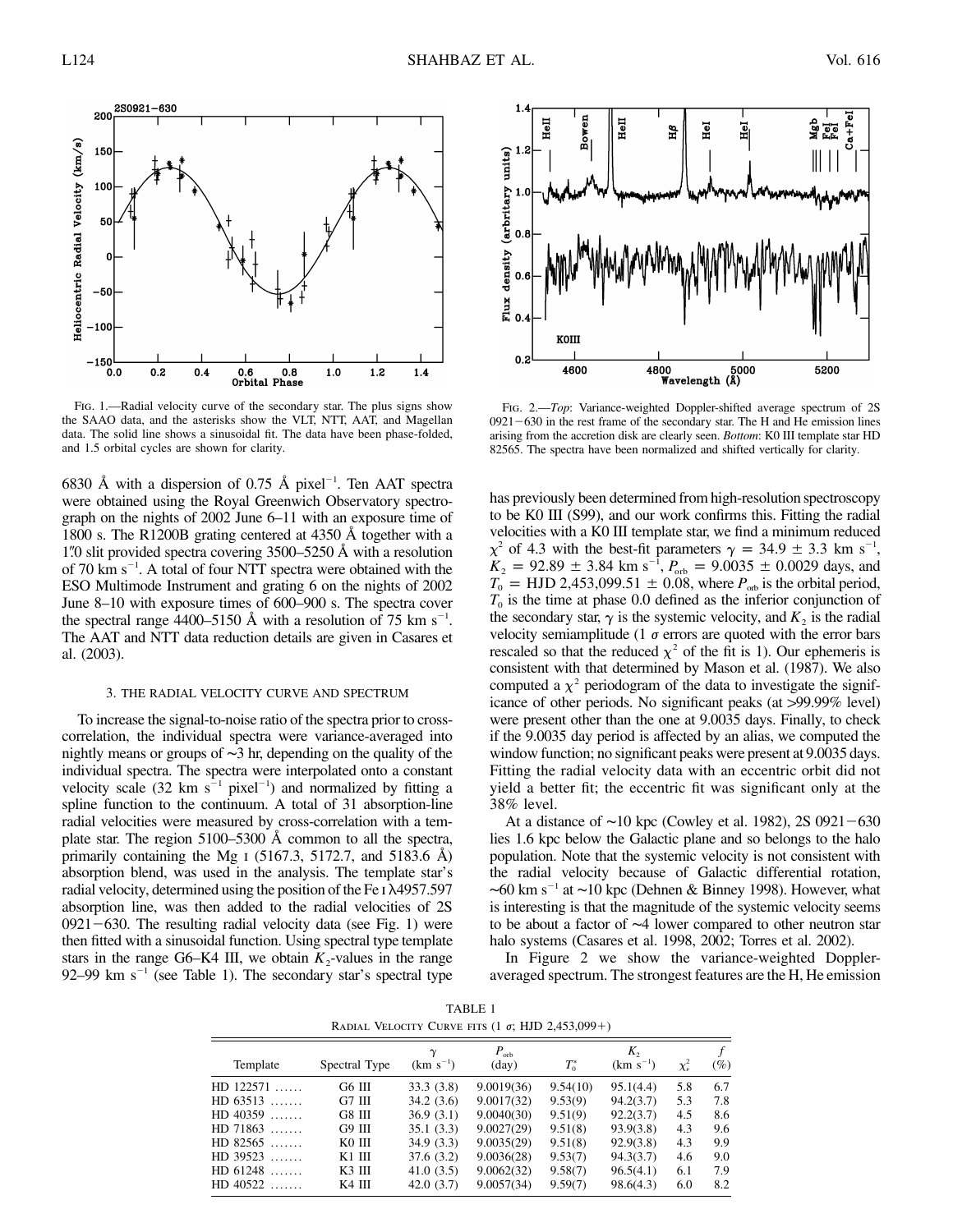

Fig. 3.—Irradiation model  $L_x = 2 \times 10^{35}$  ergs s<sup>-1</sup>. The effect of X-ray heating on the secondary star's radial velocity curve. The solid and dashed contours show the 68% confidence level for  $i = 90^{\circ}$  and 70°, respectively. The dotted lines mark the canonical and maximum neutron star mass.

lines, which appear single peaked, even at the resolution of these data. Weak absorption features of Mg  $\overline{1}$   $\lambda$ 5175 and the Ca/Fe blend at  $5269$  Å allow us to determine the fraction of light from the secondary star. We find that the secondary star contributes  $~\sim$ 10% to the observed flux at 5200 Å (see Table 1).

#### 4. THE MASS OF THE COMPACT OBJECT

The observed X-rays are reflected into our line of sight by scattering. Although the observed X-ray luminosity is low,  $L_x = 2 \times 10^{35}$  ergs s<sup>-1</sup> (Kallman et al. 2003), it is still interesting to explore the possible effects that X-rays may have on the secondary star's radial velocity curve. We do this using the X-ray binary model described by Phillips et al. (1999) and Shahbaz et al. (2000, 2003). We first phase-fold the radial velocities using the orbital ephemeris derived in § 3, bin into 31 orbital phase bins, and fit the resulting curve with the model. We consider two extreme cases for the X-ray irradiation: case *a*, in which the X-rays produced near the compact object irradiate the whole inner face of the secondary star, and case *b*, in which the X-rays do not affect the secondary star. Note that invoking a flared accretion disk will have intermediate solutions. The model parameters are the compact object mass  $M_1$ , secondary star mass  $M_2$ , X-ray luminosity  $L_x$ , and the inclination *i*. To determine which elements on the star contribute to the absorption-line radial velocity, we use the factor  $f<sub>x</sub>$ , which is the fraction of the external radiation flux that exceeds the unperturbed flux. For a given *i* and combination of  $M_1$  and  $M<sub>2</sub>$ , we fit the data and use the constraints imposed by *v* sin *i* to produce plots in the  $M_1$ - $M_2$  plane (Fig. 3).

Given the evidence for optical and X-ray partial eclipse, *i* must lie in the range  $70^{\circ} - 90^{\circ}$ . Although the lack of X-ray dips suggests  $i > 80^\circ$  (Frank et al. 1987), we prefer to adopt a more conservative range, since *i* has not been measured accurately. Therefore, we consider cases *a* and *b* for  $i = 70^{\circ}$  and, more importantly,  $i = 90^{\circ}$ , because it gives a firm lower limit to  $M<sub>1</sub>$ . For case *a* we fix  $L_x = 2 \times 10^{35}$  ergs s<sup>-1</sup> and find that the best fit ( $\chi^2 = 122$ ) is obtained when all the elements on the

inner face contribute to the radial velocity, i.e.,  $f_X > 60\%$ , i.e., X-ray heating is not preferred. Note, however, that the radial velocity curve will not be sinusoidal because there will still be some irradiated elements that contribute to the radial velocity. Even if we increase to  $L_x = 10^{39}$  ergs s<sup>-1</sup> as could be the case for an LMXB, the fits are significantly worse ( $\chi^2 = 190$ ), and the best fit still occurs when all the inner face contributes to the radial velocity. For case *b* we set  $L_x = 0$ , implying no Xray heating, and find that it gives a fit with similar quality  $(\chi^2 = 119)$ . We conclude that the best fit to the radial velocity curve is the case in which the X-rays do not have an observable effect given the quality of the data. For our range in *i*, our fits for cases *a* and *b* give 2.0  $M_{\odot}$   $\lt M_1$   $\lt 4.3$   $M_{\odot}$  (1  $\sigma$ ), which means we can rule out a canonical 1.4  $M_{\odot}$  neutron star at the 99% level.  $M_1$  is either a massive neutron star or a low-mass black hole; the maximum possible neutron star mass is 2.9  $M_{\odot}$ (Kalogera & Baym 1996).

Since the donor star fills its Roche lobe and is synchronized with the binary motion, we use  $v \sin i$  and  $K_2$  to determine the binary mass ratio  $q = (M_2 / M_1) = 0.89 \pm 0.18$  (Horne et al. 1986). Given the measured masses, the temperature inferred from the spectral type and  $P_{\text{orb}}$ , we can determine the semimajor axis 56.1  $R_{\odot} < a < 72.4 R_{\odot}$ , the radius 10.4  $R_{\odot} < R_2 < 13.4 R_{\odot}$ , and luminosity 52.5  $L_{\odot}$  <  $L_2$  < 87.1  $L_{\odot}$  of the secondary star (1  $\sigma$ ).

#### 5. DISCUSSION

The position of the secondary star of  $2S$  0921-630 in an H-R diagram corresponds to a normal star that has crossed the Hertzsprung gap and now lies on the Hayashi line. The evolution of the binary is dominated by the evolution of the evolved secondary. Since such a star no longer burns hydrogen in its core, the mass transfer is early massive case B. For a binary with a secondary star near the onset of such mass transfer, one requires  $q < 1$  throughout its history (King & Ritter 1999). The case for a 1.4  $M_{\odot}$  neutron star can be ruled out since it requires  $M_2 < 1.4$   $M_{\odot}$ , which is inconsistent with our results; the position of a secondary on the H-R diagram un-